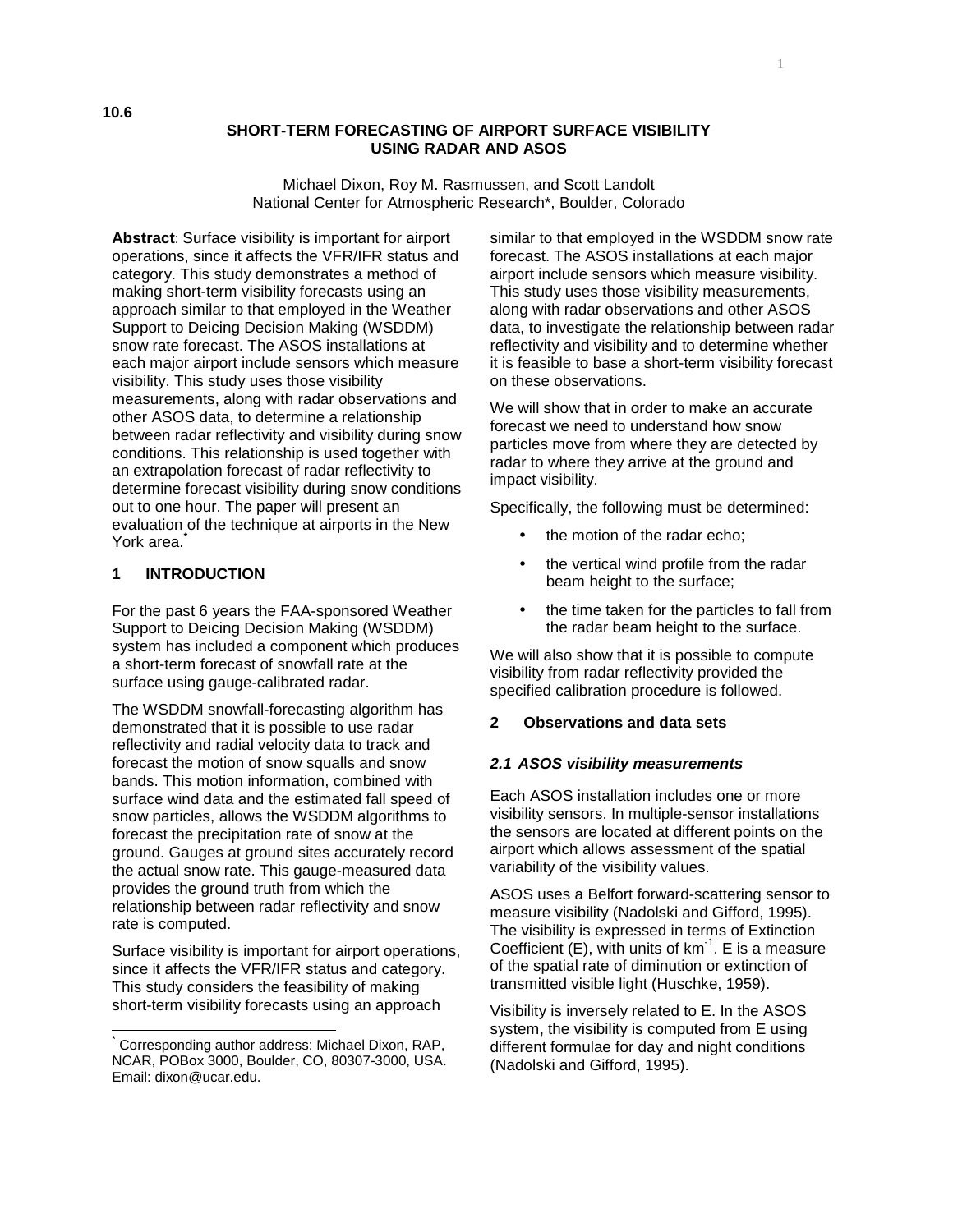Day: 
$$
V = 3.0 / E
$$
 (1)

$$
Night: 0.00336 = e^{(-EM \times V)} / V
$$
 (2)

The night equation assumes that the variables are expressed in statute miles rather than km. EM is used instead of E, where is EM expressed in units of  $mi^1$ .

Table 1 shows examples of visibility computed for various E values for day and night operations.

| Е<br>$(km^{-1})$ | Day<br>vis.<br>(miles) | <b>Night</b><br>vis.<br>(miles) | Е<br>$(km^{-1})$ | Day<br>vis.<br>(miles) | <b>Night</b><br>vis.<br>(miles) |
|------------------|------------------------|---------------------------------|------------------|------------------------|---------------------------------|
| 0.10             | 18.64                  | 17.58                           | 1.50             | 1.24                   | 2.06                            |
| 0.15             | 12.43                  | 12.98                           | 2.00             | 0.93                   | 1.62                            |
| 0.20             | 9.32                   | 10.42                           | 2.50             | 0.75                   | 1.34                            |
| 0.25             | 7.46                   | 8.76                            | 3.50             | 0.53                   | 1.01                            |
| 0.30             | 6.21                   | 7.60                            | 4.00             | 0.47                   | 0.90                            |
| 0.35             | 5.33                   | 6.73                            | 4.00             | 0.47                   | 0.90                            |
| 0.40             | 4.66                   | 6.05                            | 5.00             | 0.37                   | 0.75                            |
| 0.50             | 3.73                   | 5.06                            | 6.00             | 0.31                   | 0.64                            |
| 0.60             | 3.11                   | 4.37                            | 7.00             | 0.27                   | 0.56                            |
| 0.70             | 2.66                   | 3.86                            | 8.00             | 0.23                   | 0.50                            |
| 0.80             | 2.33                   | 3.46                            | 9.00             | 0.21                   | 0.45                            |
| 1.00             | 1.86                   | 2.88                            | 10.00            | 0.19                   | 0.41                            |

# **Table 1: ASOS-derived visibility for various values of E**

The day/night differences result from the fact that the human eye perceives objects during the day differently from light sources at night. Therefore effective visibility differs between day and night for the same E value. In this study we only consider E, thereby removing the complexity of different E-V relationships between day and night.

The E values measured by an ASOS station are averaged over a 1-minute period for smoothing. After visibility has been calculated from the E value, it is further averaged over a 10-minute period using an harmonic mean:

$$
V_{Mean} = n/(1/V_1 + 1/V_2 + \dots \dots 1/V_n). \tag{3}
$$

#### **2.2 Other ASOS measurements**

In addition to visibility, the ASOS stations measure a number of other variables. In this study we make use of wind speed and direction for determining the vertical wind profile. Follow-on work would probably incorporate the use of temperature and LEDWI precipitation category to discriminate between rain and snow.

## **2.3 Radar observations**

Weather radar coverage of much of the continental United States is provided by the 150 or so 10-cm NEXRAD WSR88D radars run by the NWS. The data from these radars is made available via the NWS NOAA-port system as tertiary products in the NIDS format. These products are in the form of 2-D gridded data.

More recently the data has become available from selected sites in greater detail on a beam-by-beam basis, known as level-2 data. Such data would be probably improve the accuracy of this type of work but is not essential.

At major airports the WSR88D coverage is augmented by the 5-cm TDWR radars, which provide data at higher resolution and sensitivity.

Weather radars typically operate in a surveillance mode in which successive 360-degree revolutions are completed at a constant elevation angle (antenna angle above the horizon). Each constantangle sweep is known as a Plan Position Indicator (PPI) product. Such measurements form a cone centered on the radar and elevated above the horizontal. PPIs start at a low elevation angle (typically 0.2 to 0.5 degrees) with increasing elevation angles for subsequent PPIs.

Since the raw radar data lies on a complicated 3-D conical coordinate system, the data was remapped onto a simpler Cartesian grid before being used in this study.

# **2.4 Data sets used in the study**

The following data sets were obtained for use in this study:

 (a) 1-minute ASOS data from La Guardia (LGA), Kennedy (JFK) and Newark (EWR) airports for the period 2002/01/31 through 2002/04/30 2002. Since there are multiple visibility sensors at each airport, the mean from the sensors was computed to represent the value for that airport.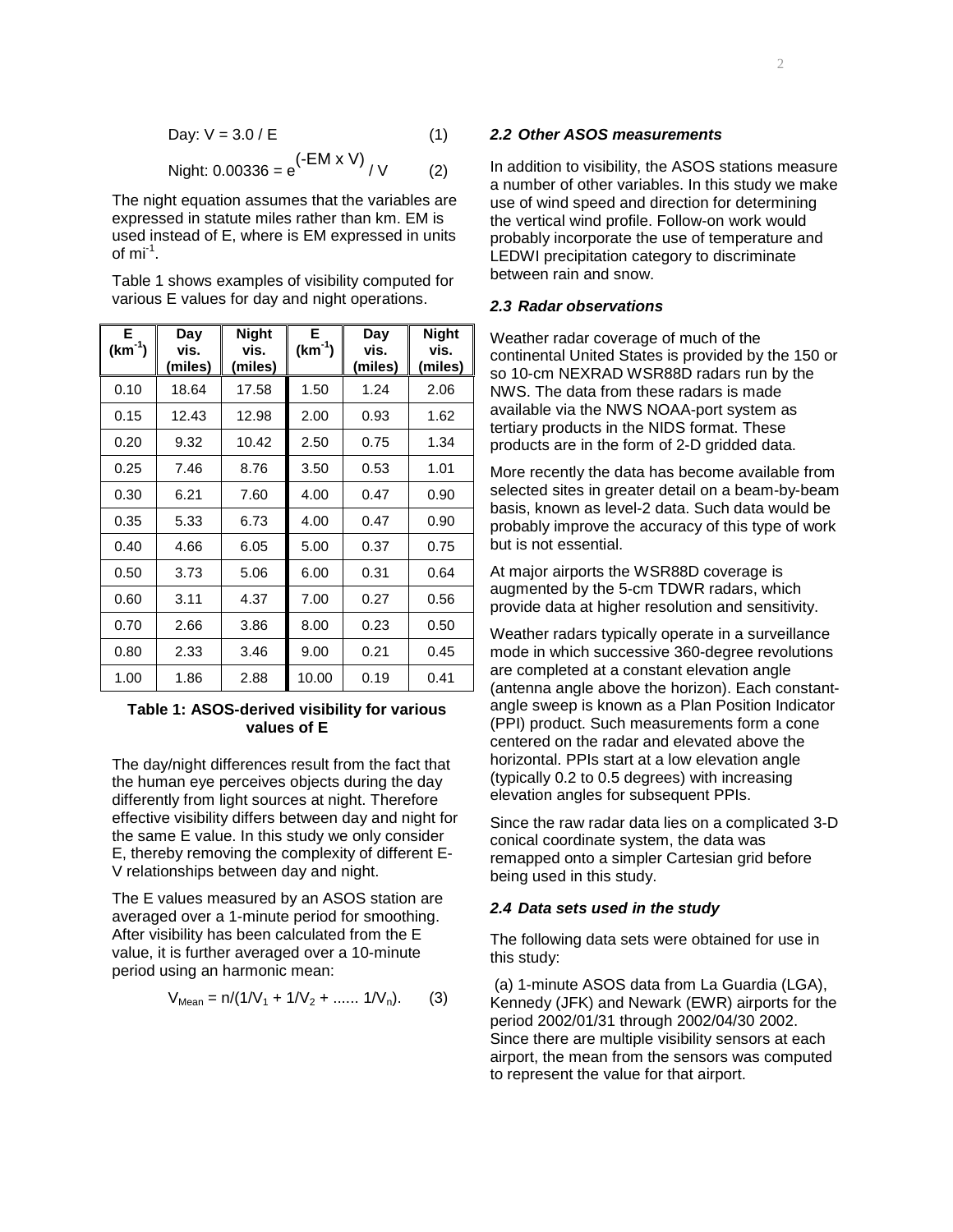(b) NIDS radar data from the OKX (Long Island) WSR88D radar for the period 2002/01/31 through 2002/04/30.

# **3 Theoretical aspects of the forecast**

#### **3.1 Advection-based nowcasting**

'Nowcasting' refers to the technique of making short term forecasts by interpreting and extrapolating the latest observations. Nowcasting in the context of this study concentrates on how things move rather than how they evolve. This differs from model-based work which aims to forecast how systems evolve as well as how they move.

Advection is the technical term for the movement of elements within a weather system. Here we are aiming to make an advection-based forecast. It is therefore not surprising that much of the work concentrates on determining how the precipitation particles move from where they are detected by radar to where they arrive at the ground and affect the surface visibility.

### **3.2 Precipitation particle trajectories from radar to gauge**

Since we wish to use the radar to predict the arrival of precipitation at the gauge, we need to consider the nature of the trajectory of the precipitation particles from the location at which the radar detects them to the point at which they are measured on the surface.

The beam from a weather radar radiates power to a sample volume some distance above the surface. The radar receiver processes the signal returned from that volume and interprets it as reflectivity (Z, power) and radial velocity (VR, velocity to/from the radar site).

Z represents the power returned from the contents of the sample volume - the higher the returned power the more 'severe' the weather in the beam. For display purposes Z is normally expressed in dBZ, where dBZ=10log<sub>10</sub>(Z). VR is an estimate of how fast particles are moving towards or away from the radar, and is measured in m/s.

Figure 1 shows how a radar detects a weather echo aloft, and what the trajectory of the precipitation particles from the sample volume to the surface gauge might be. The sample volume is shown shaded. We use the motion of the radar echo to infer the wind vector at the height of the sample volume. In the situation depicted the surface wind and the movement of the radar echo aloft are the same, and there is no vertical wind shear. The particles theoretically will fall following a straight trajectory from the sample volume to the gauge. The source for the particles which arrive at the gauge is some distance **upwind** of the gauge, the distance being dependent on height of the sample volume and the ratio of the fall speed to the advection speed.



**Figure 1: Particle trajectory for wind profile with no shear** 



#### 

# **Figure 2: Particle trajectory for wind profile with shear**

Figure 2 shows the situation for a reversing wind profile. The wind at the surface is in the opposite direction to the motion aloft. Therefore shear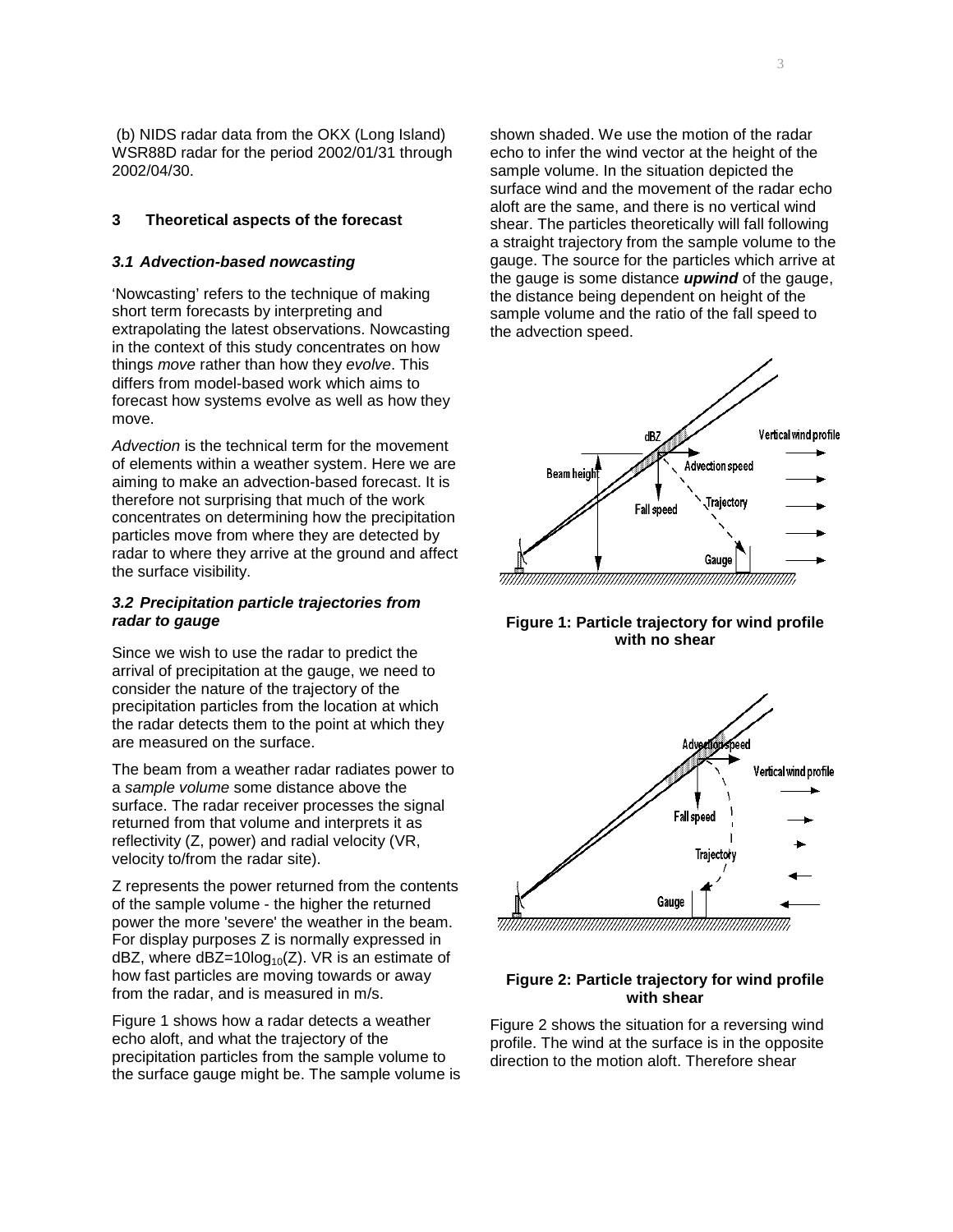exists in the vertical wind profile. The precipitation particles will follow a curved trajectory from the source to the gauge. The source will be **overhead** rather than **upwind** of the gauge site.

The time taken for the precipitation particles to fall from the height of the radar sample volume to the surface (the *lag*) is a function of (a) the fall speed of the particles and (b) the height of the sample volume above the surface.

Note that in Figures 1 and 2 the elevation angle of the radar beam geometry is grossly exaggerated for clarity. In practice the beam angle used is around 0.5 degrees and the beam geometry overhead the gauge may for all practical purposes be considered horizontal.

# **3.3 The relationship between radar reflectivity Z and extinction coefficient E**

Logic dictates that, in precipitation, as Z increases so does E. This is so because increasing the number or size of the particles leads to an increase in power returned to the radar as well as an increase in the spatial rate of light extinction. Hence the Z-E curve should be monotonically increasing.

This turns out to be true in practice. The exact relationship varies depending on the characteristics of the precipitation during a given event, but the essential nature of the relationship does not change.

Figure 3 shows the scatter-plot for all of the Z-E data for EWR for the period 2002/01/31 to 2002/04/30.



**Figure 3: DBZ-E scatter plot for Z-E data for EWR** 

Muench and Brown (1977), in a study for the US Air Force, concluded that the relationship would have the form:

$$
E = a Z^{b}
$$
 (4)

The data used in their study yielded values of 0.091 for 'a' and 0.41 for 'b'.

A fit of the Z-E relationship to this data yields:

$$
E = 0.07 Z^{0.33}
$$
 (5)

Inspection of the data in Figure 3 shows that for low Z values the function asymptotes to a small positive value for E, in this case 0.07. It seems reasonable to suggest that this value represents the 'clear air' E value for the ASOS visibility instrument. This observation will be used when computing the Z-E calibration – see section 4.6.

The Muench and Brown study only included data with E values above 0.5 and dBZ values above 30. To more closely match that data set, Figure 4 shows all of the LGA, JFK and EWR data combined but truncated to exclude E values below 0.5 and dBZ values below 10. In this case the fit is:

$$
E = 0.07 Z \qquad (6)
$$

which closely agrees with the result published by Muench and Brown.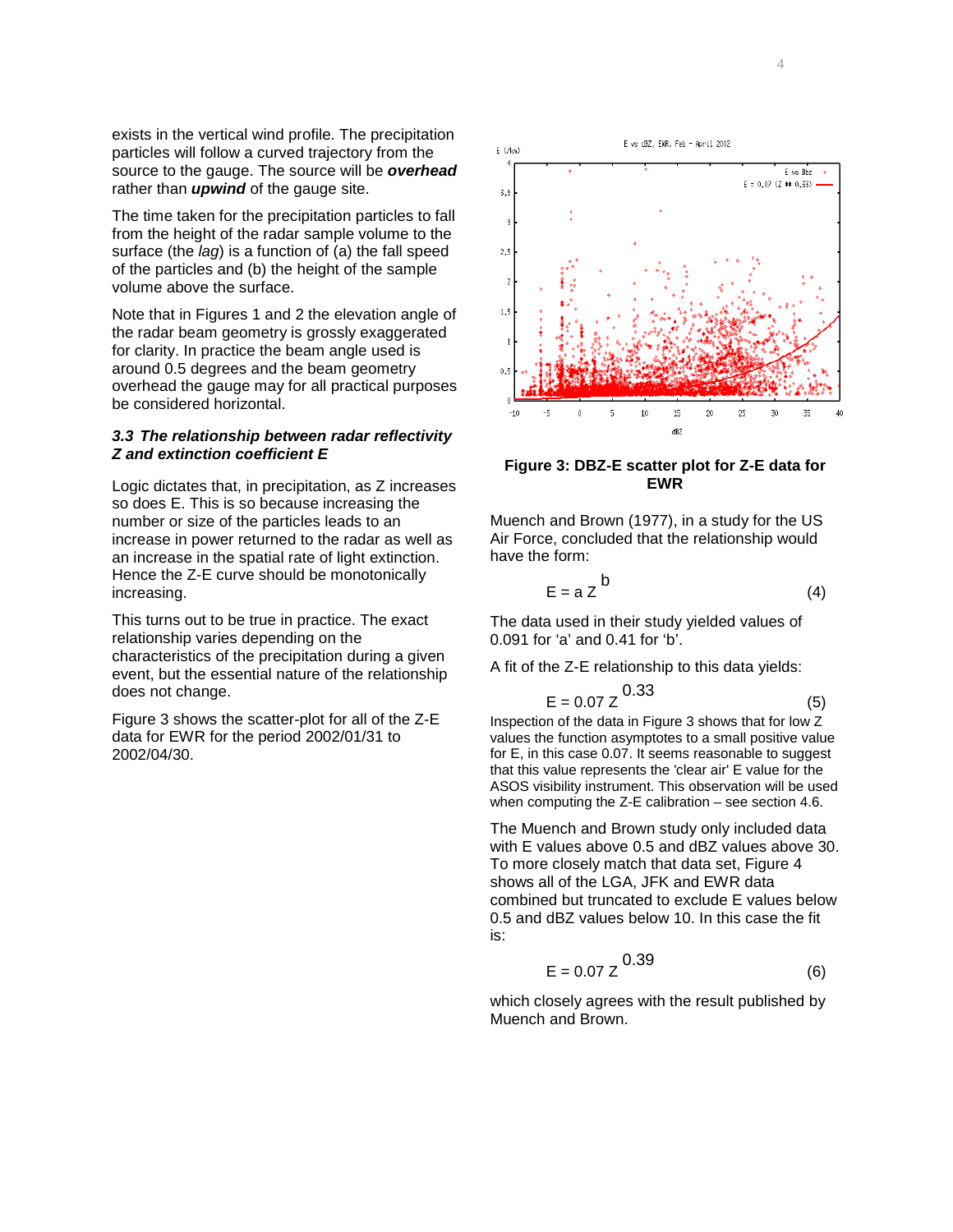

**Figure 4: DBZ-E scatter plot for LGA, JFK and EWR, with E > 0.5 and dBZ > 10** 

The scatter in these plots is high and it is difficult to assess whether the form of the function is correct.

However, consider Figures 5 and 6, which show the Z-E data plotted for LGA and JFK respectively for a 2-hour period on 2002/03/18.



**Figure 5: calibration plot for LGA 2002/03/18 05:00Z – 07:00Z** 



**Figure 6: calibration plot for JFK 2002/03/18 05:00Z – 07:00Z** 

Suitable time-averaging (25 min) and lag (25 min) values have been applied to produce the plot these issues will be dealt with in detail in later sections. The plots demonstrate the exponential relationship between Z and E, and also show the variability in the values of 'a' and 'b' for these two cases.

In these plots at the top right you will see the Z-E relationship as well as a value labeled 'RMSE'. This is the Root Mean Square Error of the estimate made for E by the Z-E function. It represents the mean error in E for the data used to fit the curve. It can be thought of as a measure of how well the Z-E function fits the measured values. We will make extensive use of the RMSE values later in this study to determine the optimum values for various aspects of the Z-E calibration.

### **4 The algorithms**

### **4.1 Radar echo motion - TREC**

Figure 7 shows the 0.5 degree PPI for the OKX radar at 07:07Z on 2002/03/18. A band of snow is moving across the New York area from west to east.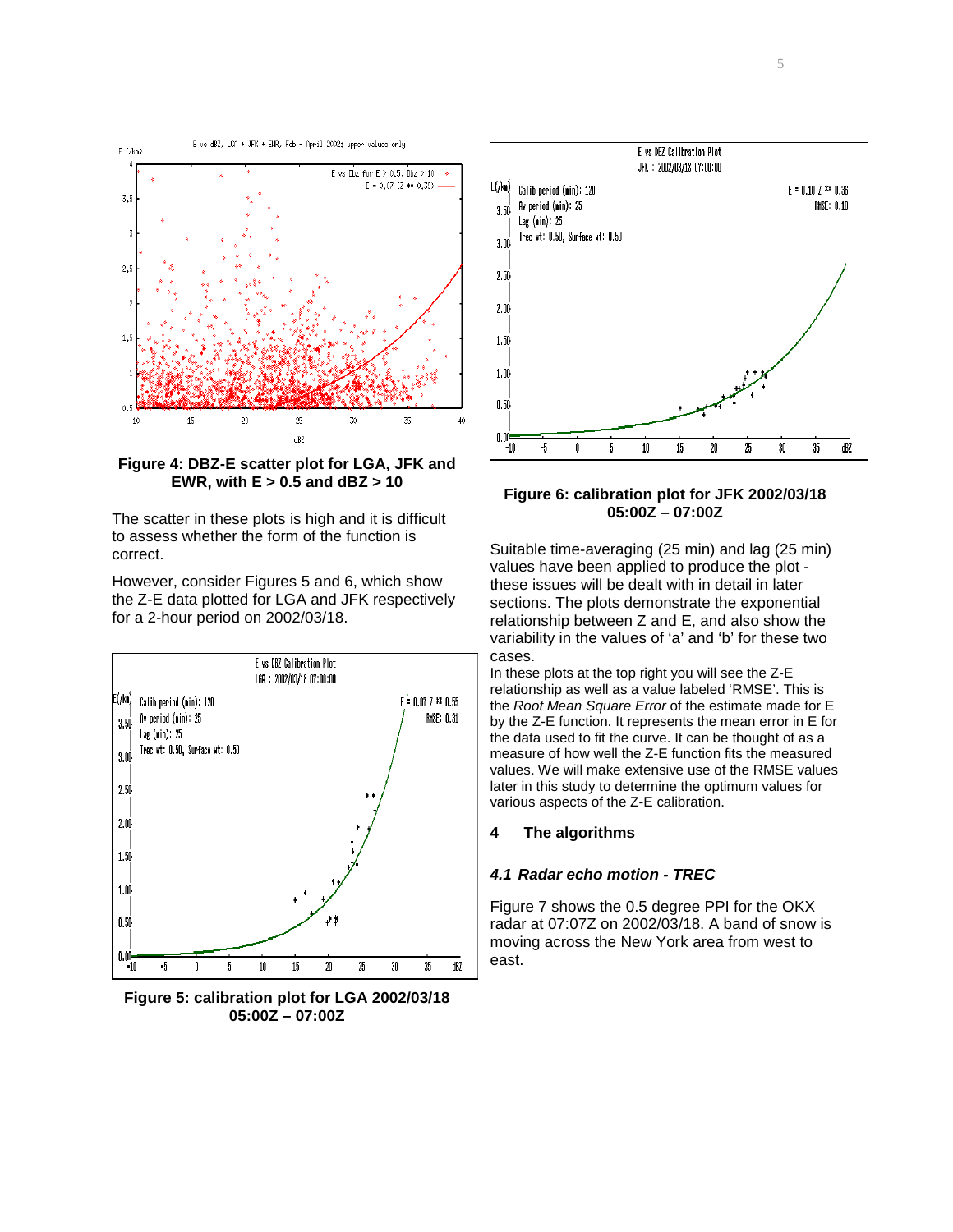

**Figure 7: 0.5-degree PPI for OKX radar at 07:07Z on 2002/03/18, showing TREC motion vectors** 

Also shown on the figure are vectors indicating the motion of the radar echoes. These are 30 minute vectors, i.e. they indicate the distance the echo is expected to move over a 30-minute period. The tick marks on the vectors show the 10-minute motion.

The reflectivity motion is computed using the Tracking Radar Echoes by Correlation (TREC) algorithm (Rinehart and Garvey 1978, Tuttle and

Foote 1990). TREC looks for motion by recognizing 2-D patterns in the reflectivity data and computing how far those patterns move with time. It also considers radial velocity and attempts to reconcile the velocity signal with the motion obtained from the reflectivity.

TREC produces a grid of U (E-W) and V (N-S) velocity components for the motion of the radar echoes.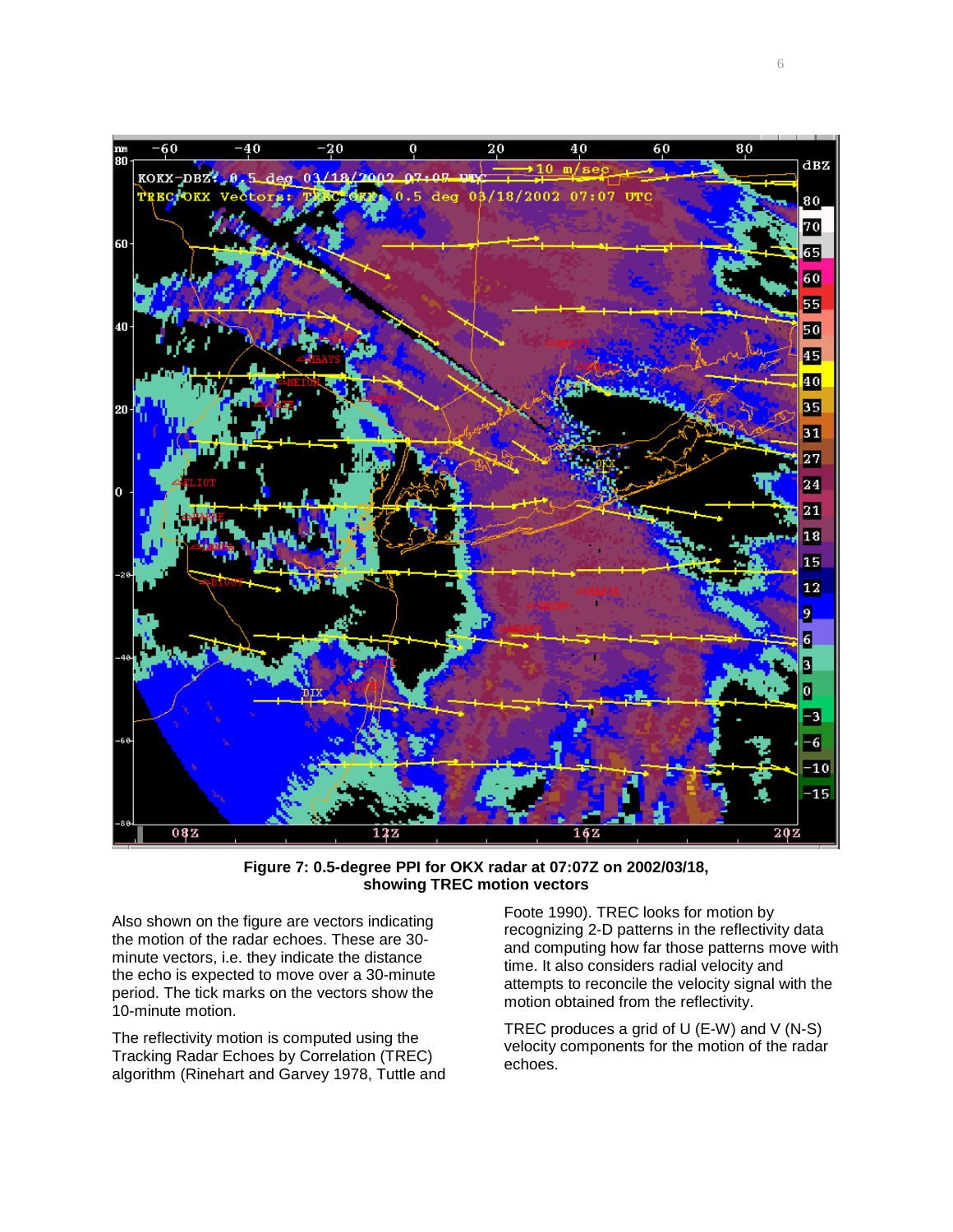# **4.2 Time series plot**

Before we go further we need to introduce an example of the time series plot. We will refer back to this plot as we explain aspects of the calibration and forecasting algorithms.

Figure 8 shows the time history of radar and visibility data for LGA for 16:28Z on 2002/03/18. This figure contains much detailed information. Therefore we will explain it in detail before moving on.



**Figure 8: time series plot for LGA at 2002/03/18 06:26Z** 

The time axis (in UCT) is along the bottom, with the E axis on the left and the dBZ axis on the right.

The vertical red line marked 'NOW' marks the reference time for the plot. History is to the left of the line and forecasts (or 'future') to the right. In real-time operations only the forecast data would occur to the right of the NOW line. Since this is an analysis we also show what actually occurred, hence the data to the right of NOW. This can be thought of as 'truth' data.

The vertical red line marker 'CALIB' marks the start of the calibration period. The Z-E calibration is performed for data between CALIB and NOW.

The solid black line traces the dBZ **overhead** the gauge site.

The yellow line traces the dBZ which was measured by the radar **upwind** of the gauge and which theoretically has followed the particle trajectory to arrive at the gauge. It is computed by looking both upwind and back in time. Details on this procedure will be presented later.

The dotted yellow line is the reflectivity forecast – i.e., it represents the dBZ values which correspond to forecast precipitation at the gauge.

The dark blue line traces E as measured by the gauge.

The dotted blue line is the forecast for E.

The green line represents the estimated E at the gauge. It is computed by applying a Z-E calibration to the dBZ data in the yellow line.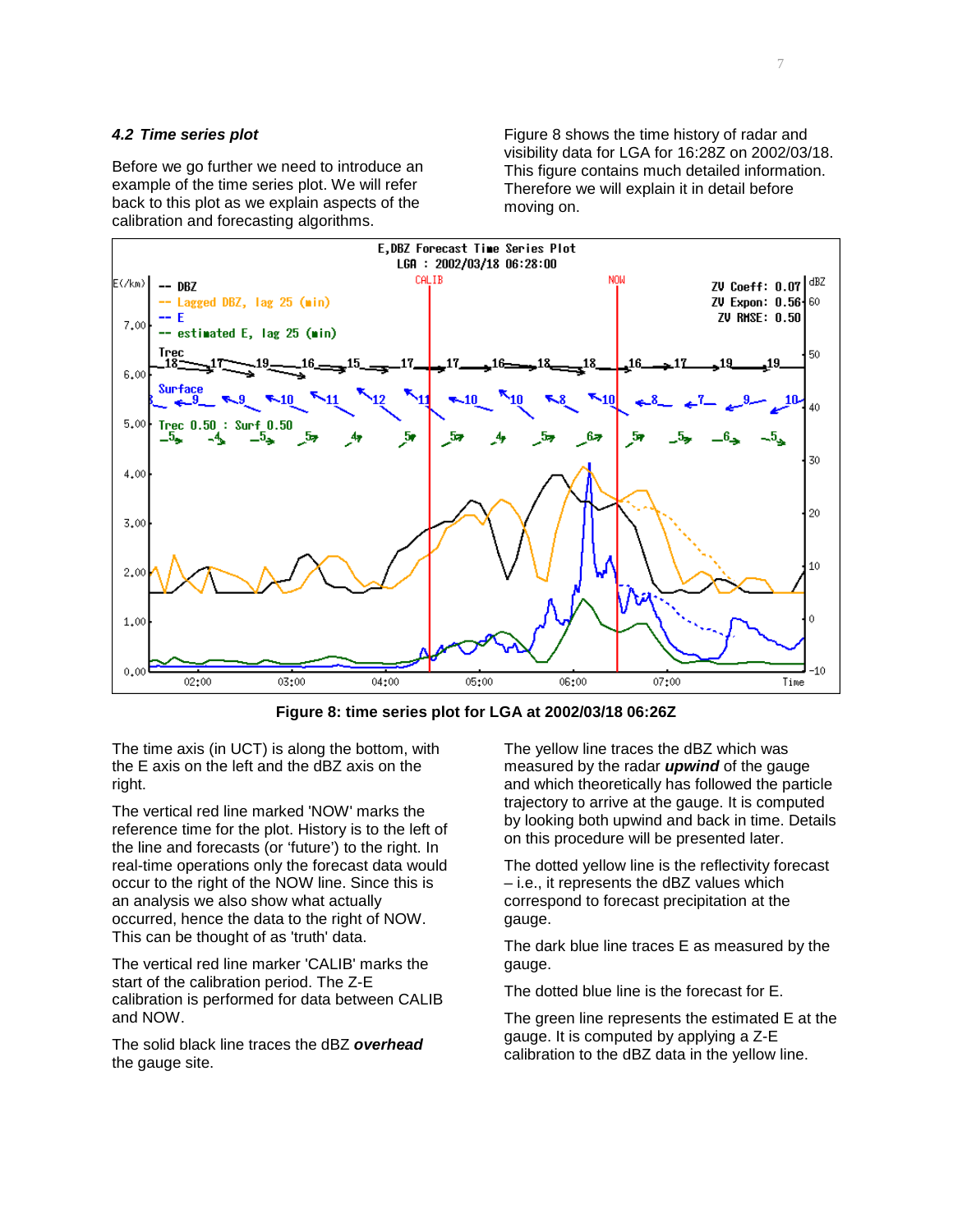The black vectors are the mean TREC motion vectors for a region overhead the gauge.

The dark blue vectors represent the measured wind at the ASOS site. In this example the surface wind opposes the TREC vectors, a situation similar to that depicted in Figure 2.

The green vectors represent the 'weighted mean motion' for the particle trajectory. They are computed as the weighted mean of the TREC and surface motion vectors. In this case the weights were set to 50/50.

The labels at the top right show the coefficient 'a' and exponent 'b' of the Z-E calibration function.

#### **4.3 Calibration plot**

Refer back to Figure 5. This is an example of a calibration plot, showing the data which is used to compute the Z-E calibration parameters. This example is for LGA at 07:00Z on 2002/03/18.

The E axis is on the left and the dBZ axis along the bottom. The data points shown plotted are those used to compute the calibration, i.e. they lie between the CALIB and NOW lines in the time series plot. The line shown is the best fit of the Z-E exponential function to the data.

The labels on the top left are as follows:

- **Calib period:** the calibration data is selected from the time period from the reference time back into the past by this number of minutes.
- Av period: the averaging period in minutes. If greater than 0, this indicates that the data has been smoothed through time averaging, using this number of minutes of data. It turns out that the averaging period has little effect on the computed calibration, however it is useful for helping to visualize the physics of the processes by smoothing out the noise. In Figure 5 an averaging value of 25 min was chosen.
- **Lag**: the lag time in minutes for the particle trajectory. This is the same lag as in the yellow line on the time-series plot.

• **Trec wt, Surface wt**: the weight applied to the TREC motion vectors vs. the surface motion vectors to compute the mean motion for the particle trajectory.

The Z-E coefficient 'a' and exponent 'b' are shown at the top right, along with the RMSE (root mean squared error) for the fit.

## **4.4 Radar-to-gauge time lag**

Refer to Figure 8 and compare the black trace (dBZ overhead the gauge) with the blue trace (measured E). They appear well correlated but with a shift in time. Now consider the yellow line, which is the **lagged** reflectivity determined by looking **upwind** along the TREC vectors to find the reflectivity source aloft which theoretically resulted in the measured precipitation at the surface. The lag was set to 25 minutes because it minimizes the RMSE – see below.

There is an alternative way to visualize this data. Refer to Figures 9, 10, 11 and 12. These show the calibration plots for this case, using data from 05:00Z to 07:00Z, and lag times of 0, 10, 20 and 25 minutes respectively.



**Figure 9: LGA calibration plot with lag of 0 min, showing marked hysteresis**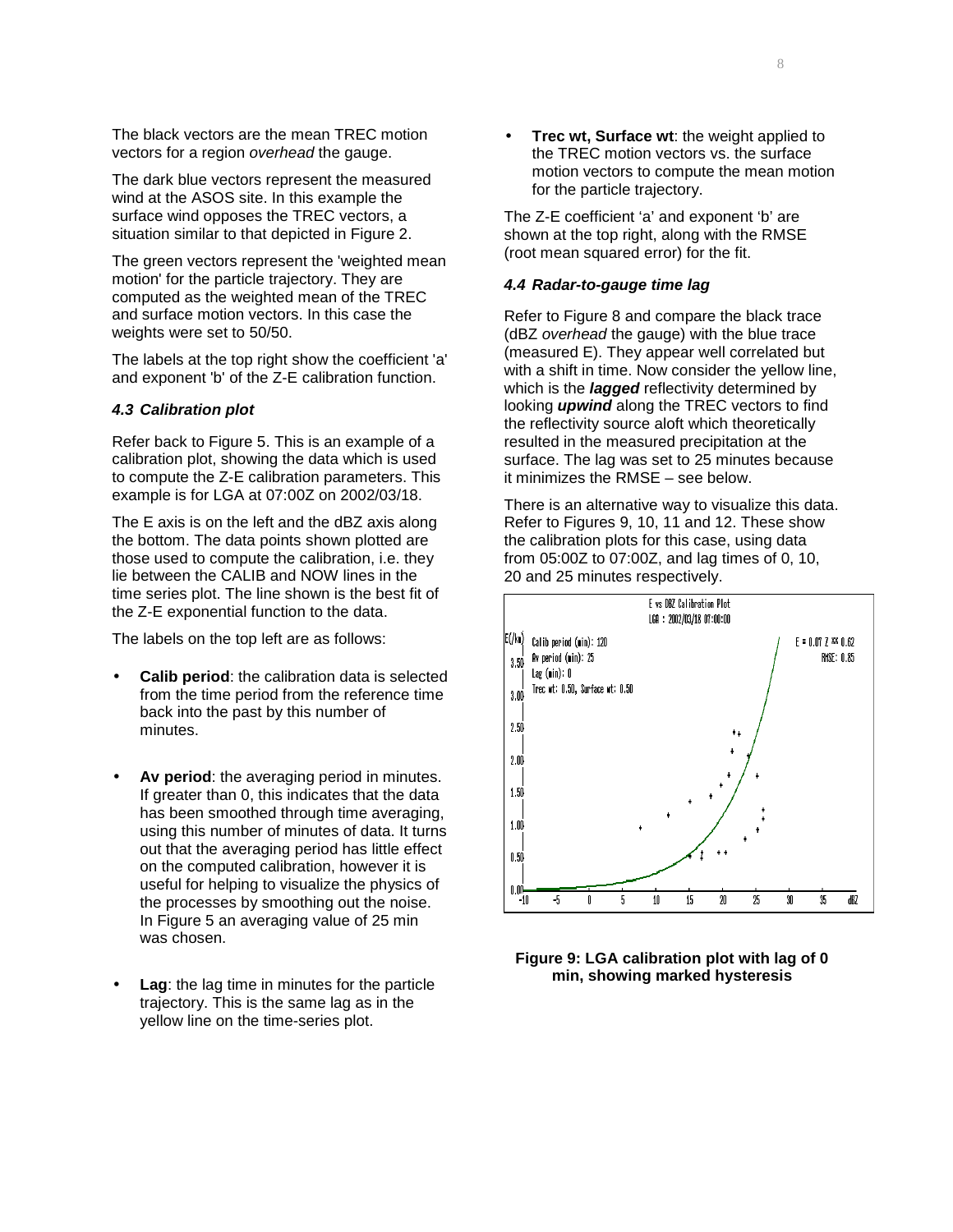

# **Figure 10: LGA calibration plot with lag of 10 minutes, showing moderate hysteresis**

Figure 9 shows the calibration plot for this case, but with a lag of 0. Notice the apparent 'hysteresis' loop in the data. The data points early in the event, as the reflectivity starts to increase, lie below the fitted line. This occurs because the unlagged reflectivity is 'leading' the measurement of E. Later in the event, as the reflectivity starts to decrease the data points lie above the line. Also notice the RMSE value of 0.85.

Figure 10, for a lag of 10 minutes, shows a more moderate hysteresis loop and an RMSE value of 0.52. The lower RMSE reflects the fact that the fit is better than for a lag of 0.







## **Figure 12: LGA calibration plot with lag of 25 minutes, showing minimal hysteresis**

Figure 11 shows the calibration plot using a lag of 20 minutes and exhibits markedly reduced hysteresis with an RMSE value of 0.34. In Figure 12, for a 25 minute lag, the hysteresis has largely disappeared and the RMSE is 0.31.

This demonstrates that we can estimate the optimum lag by minimizing RMSE. Table 2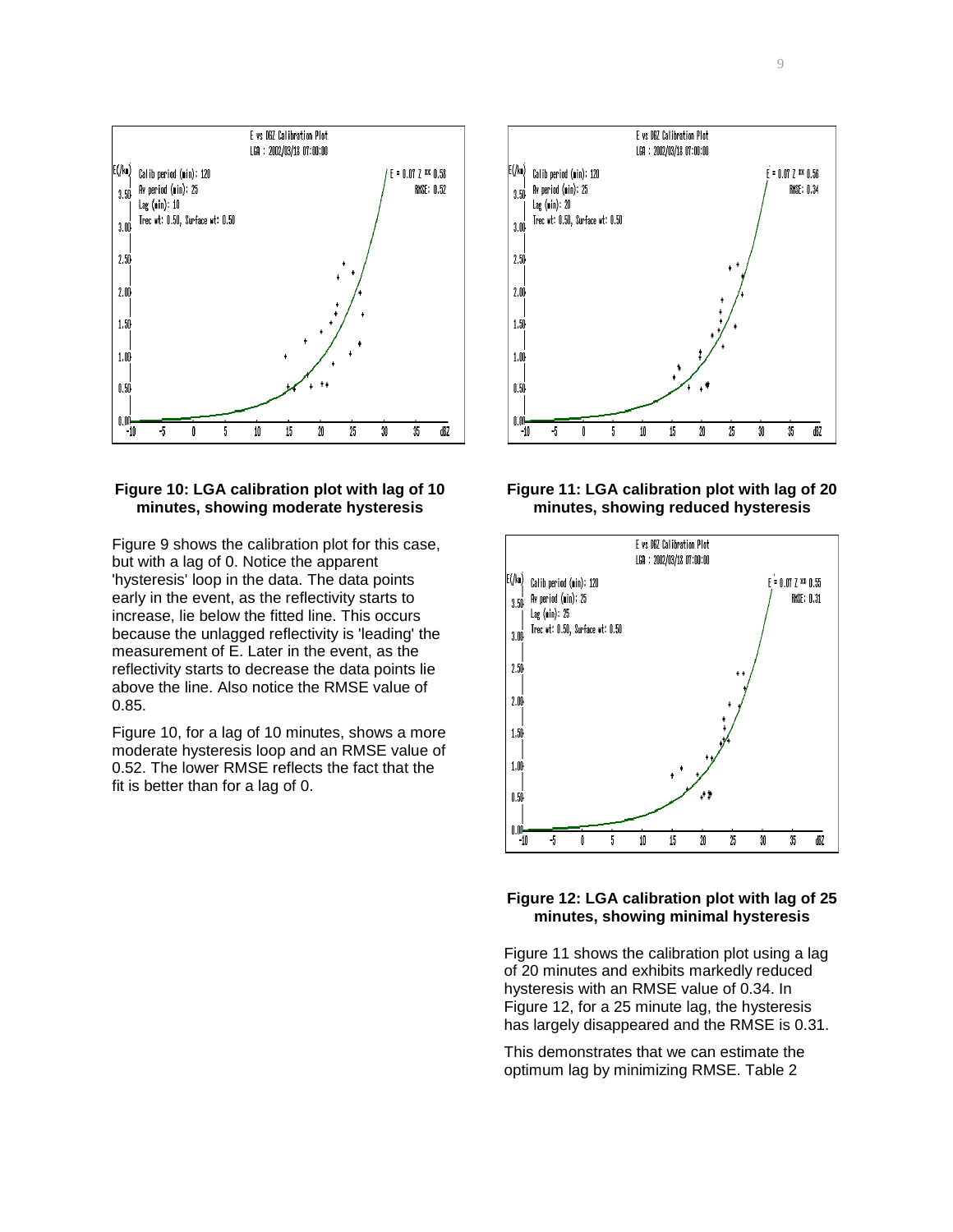shows the RMSE values for lags from 0 to 40 minutes. In all cases the averaging period was 25 minutes.

| Lag<br>(Minutes) | <b>RMSE</b> |  |
|------------------|-------------|--|
| 0                | 0.85        |  |
| 5                | 0.67        |  |
| 10               | 0.52        |  |
| 15               | 0.42        |  |
| 20               | 0.34        |  |
| 25               | 0.31        |  |
| 30               | 0.31        |  |
| 35               | 0.39        |  |
| 40               | 0.48        |  |

# **Table 2: RMSE vs. lag for LGA event at 07Z on 2002/03/18**

From Table 2 it is clear that the RMSE varies smoothly with lag, reaching a well-defined minimum of 0.31 at a lag of between 25 and 30 minutes. This analysis presents a useful method for both considering the physics of what is happening and for determining the actual lag. It seems reasonable to suggest that, at least for well-defined cases such as this one, the lag can be determined by minimizing the RMSE.

By studying a number of cases at a site it should be possible to determine (a) what the optimum lag is and (b) whether this lag varies significantly from one case to another. It may even be possible to automate this procedure so that a forecasting system could 'tune' itself by finding the optimum lag. However, this hypothesis would need testing on a number of cases before it could be claimed that it would work reliably in practice.

### **4.5 Particle trajectory**

Refer back to Figures 1 and 2, showing the theoretical trajectories of the precipitation particles falling from radar height down to the gauge location. Then consider the actual vectors plotted on Figure 8. These indicate that the

TREC motion (black vectors) and surface wind (blue vectors) are opposed to each other in direction, suggesting a profile similar to that in Figure 2.

As stated previously, the particle trajectory from radar sample volume to gauge is dependent on the vertical wind profile from the surface to radar beam height. In an ideal situation a wind profiler would provide that information. However, these instruments are not yet widely deployed. Therefore we need to infer the profile from the information we have at each extreme, the TREC vectors at radar beam height and the ASOS wind vector at the surface.

We postulate that we can compute the mean trajectory motion vector as a weighted mean of the TREC and surface vectors.

Figures 13, 14 and 15 show the calibration plots for LGA, varying the weights given to the TREC motion vectors and the surface motion vectors. Figure 13 shows one extreme, with TREC weighted 100% weight and Figure 14 represents the other extreme with TREC weighted 0%. Figure 15 is in between with TREC at 40%. Once again the RMSE values for the fit reflect how well the calibration curve represents the data. Inspection of the data also reveals hysteresis-type behavior, though less easily understood than that in Figures 9 through 12. What is clear from inspection is that the data in Figure 15 makes physical sense while that in the other two plots probably does not. We can conclude that the wind profile represented by the weights in Figure 15 reflects the true profile more accurately than either Figure 13 or 14.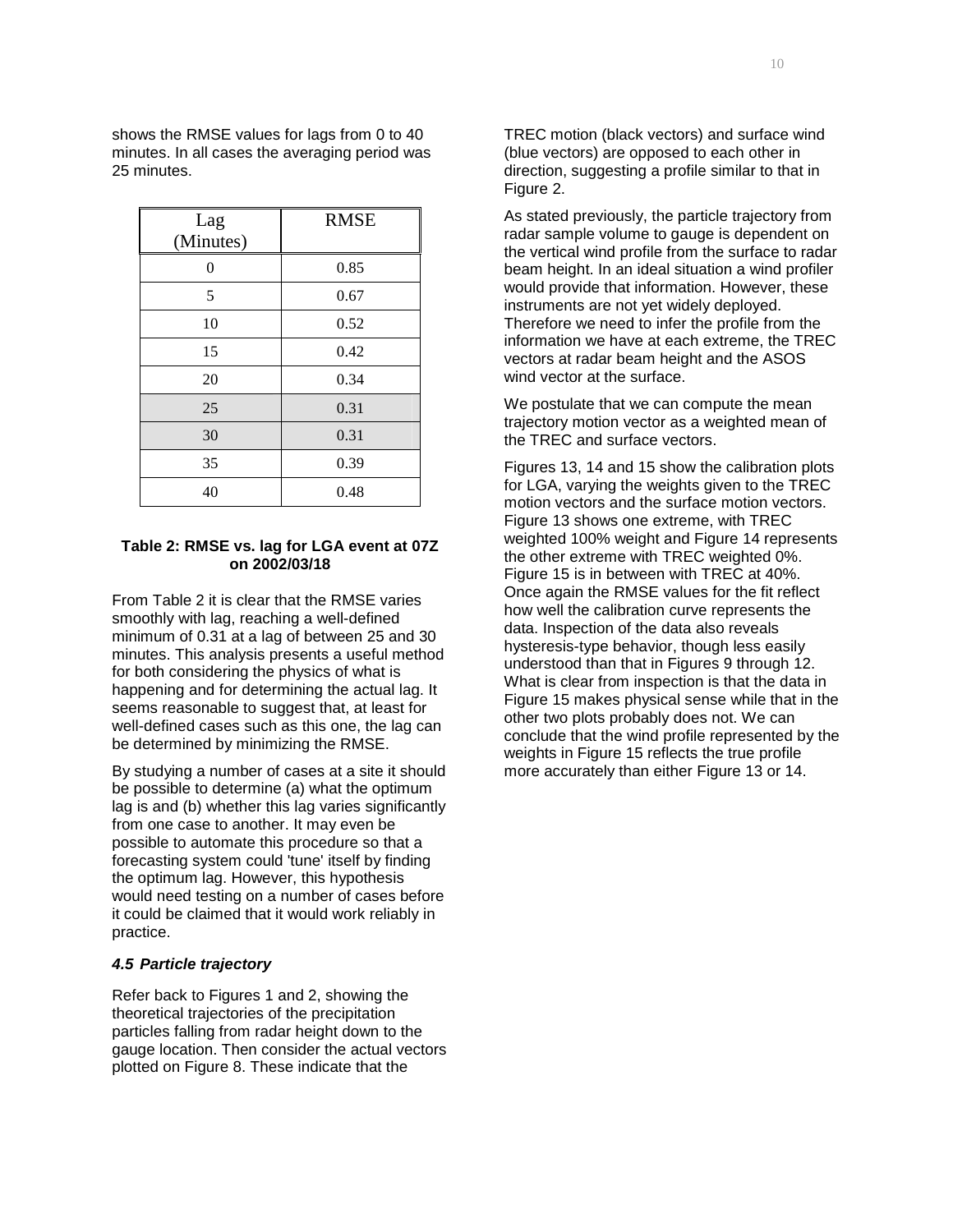

**Figure 13: LGA calibration plot, TREC vector wt. 100%, surface vector wt. 0%** 







**Figure 15: LGA calibration plot, TREC vector wt. 40%, surface vector wt. 60%** 

Table 3 shows the RMSE analysis in more detail, varying the weights by 10% each time.

| TREC<br>weight | Surface<br>weight | <b>RMSE</b> |
|----------------|-------------------|-------------|
| 100%           | $0\%$             | 0.59        |
| 90%            | 10%               | 0.56        |
| 80%            | 20%               | 0.53        |
| 70%            | 30%               | 0.43        |
| 60%            | 40%               | 0.34        |
| 50%            | 50%               | 0.31        |
| 40%            | 60%               | 0.31        |
| 30%            | 70%               | 0.34        |
| 20%            | 80%               | 0.41        |
| 10%            | 90%               | 0.45        |
| 0%             | 100%              | 0.49        |

# **Table 3: RMSE values for Z-E calibration for various TREC/Surface motion weights, LGA, 07Z 2002/03/18**

Once again, the RMSE varies smoothly, indicating that this is a deterministic method for finding the optimum. In this case the optimum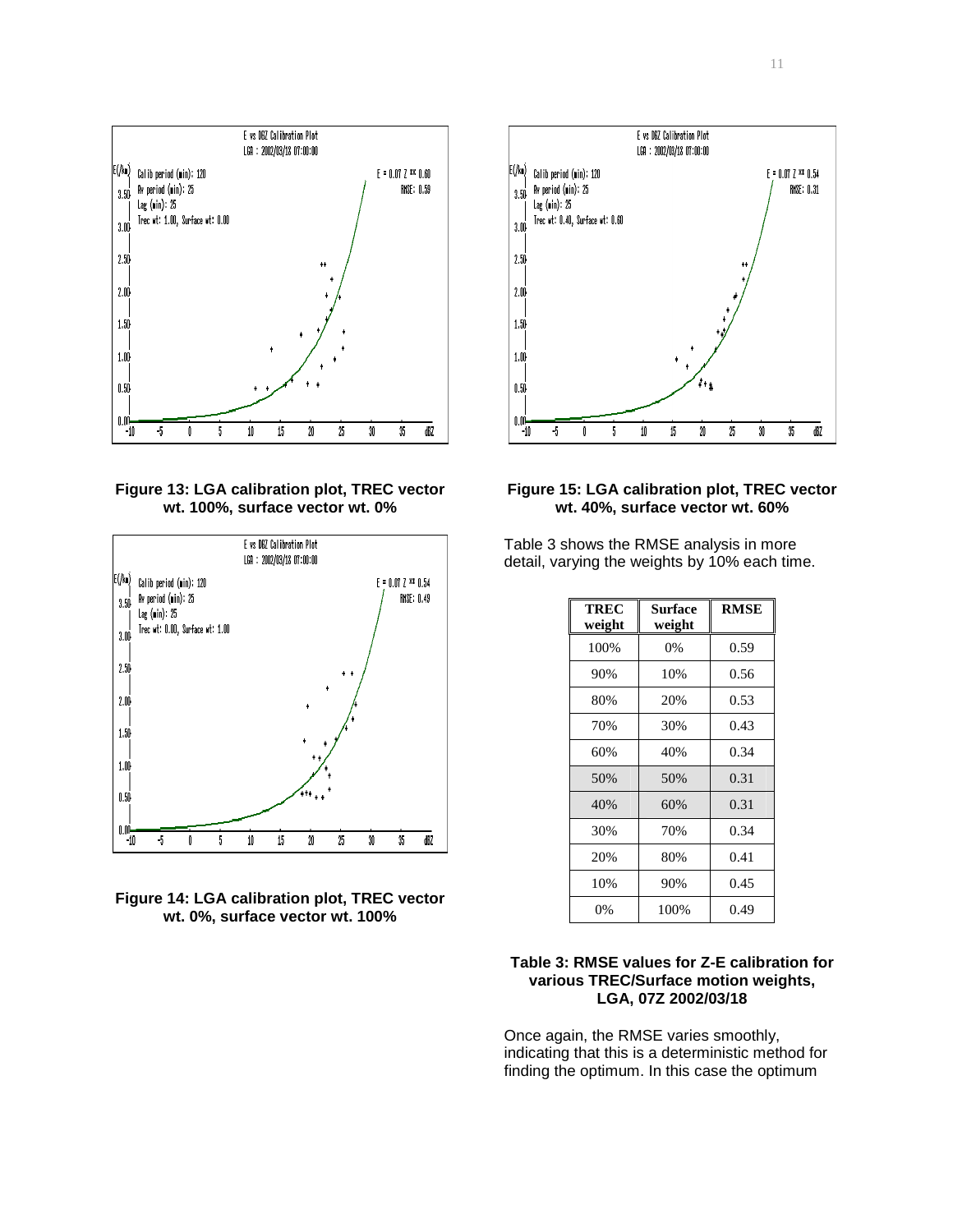lies somewhere between 50/50 and 40/60 with an RMSE of 0.31.

#### **4.6 E vs. Z calibration**

Sections 4.1 to 4.5 above lay the groundwork for performing the Z-E calibration. It is essential to determine the TREC motion, lag and wind profile weights accurately before proceeding with the calibration.

As stated in section 3.3, the Z-E relationship takes the form:

$$
E = a Z^{b}
$$
 (7)

This is a function with 2 unknowns, 'a' and 'b'. Finding a good fit to a function with 2 degrees of freedom is not possible with data sets which are either small or noisy.

Instead, we first determine 'a' using logical arguments and then compute 'b' statistically. This yields a more stable and robust result.

# **4.6.1 Coefficient 'a'**

As stated in section 3.3, the coefficient 'a' has a physical basis. Since it is the asymptote of the Z-E function for low values of Z, it corresponds to the 'clear air' measurement of E. In other words, it is the E value measured by the gauge when the visibility is effectively unlimited.

One option would be to use the lowest E value recorded in the recent past, say the previous 30 days. However, this is susceptible to outliers and noise in the system. As a more robust measure than the minimum, we decided to use the 0.25% quartile of the E values observed over the past 30 days. The 0.25 % quantile is the E value which is exceeded by 99.75% of the data in the chosen sample. In other words, it is very close to the minimum, but is not actually the minimum.

# **4.6.2 Exponent 'b'.**

Once the coefficient 'a' has been determined, the problem reduces to a statistical fit with one degree of freedom. For example, suppose that we determine that the value of 'a' is 0.07. Then the equation to fit from the data is:

$$
E = 0.07 Z^D \tag{8}
$$

Taking natural logs on both sides yields:

b

$$
\ln(E) = \ln(0.07) + b \ln(Z) \tag{9}
$$

This is a linear fit problem, which is trivial to solve. It is also robust and insensitive to noise. We can demonstrate this by solving for 'b' on data sets which have been smoothed to varying degrees.

Table 4 shows the b values determined for the LGA case at 07Z on 2002/03/18, along with the RMSE values, for various degrees of temporal smoothing.

| Averaging<br>period (min) | <b>Exponent</b><br>ʻb' | <b>RMSE</b> |
|---------------------------|------------------------|-------------|
| 0                         | 0.58                   | 0.52        |
| 5                         | 0.58                   | 0.52        |
| 10                        | 0.58                   | 0.51        |
| 15                        | 0.57                   | 0.41        |
| 20                        | 0.57                   | 0.40        |
| 25                        | 0.55                   | 0.31        |
| 30                        | 0.55                   | 0.30        |
| 35                        | 0.54                   | 0.27        |
| 40                        | 0.54                   | 0.25        |

# **Table 4: Exponent 'b' and RMSE values for LGA data from 05Z to 07Z on 2002/03/18 for varying averaging periods**

The RMSE values drop steadily with smoothing as would be expected. The value of 'b' is not significantly affected. It probably makes sense to use a moderate degree of smoothing for the calibration, say 15 minutes.

# **4.7 Making the forecast**

The sections above present a method for calibrating the radar reflectivity Z with gaugemeasured E values. The purpose is to convert a reflectivity forecast into a forecast of E values. We have also shown how to find the optimal values for radar-to-gauge time lag and the mean motion vector for the particle trajectory, both of which affect the forecast.

First we need to make a reflectivity forecast at the surface. This is done by looking upwind and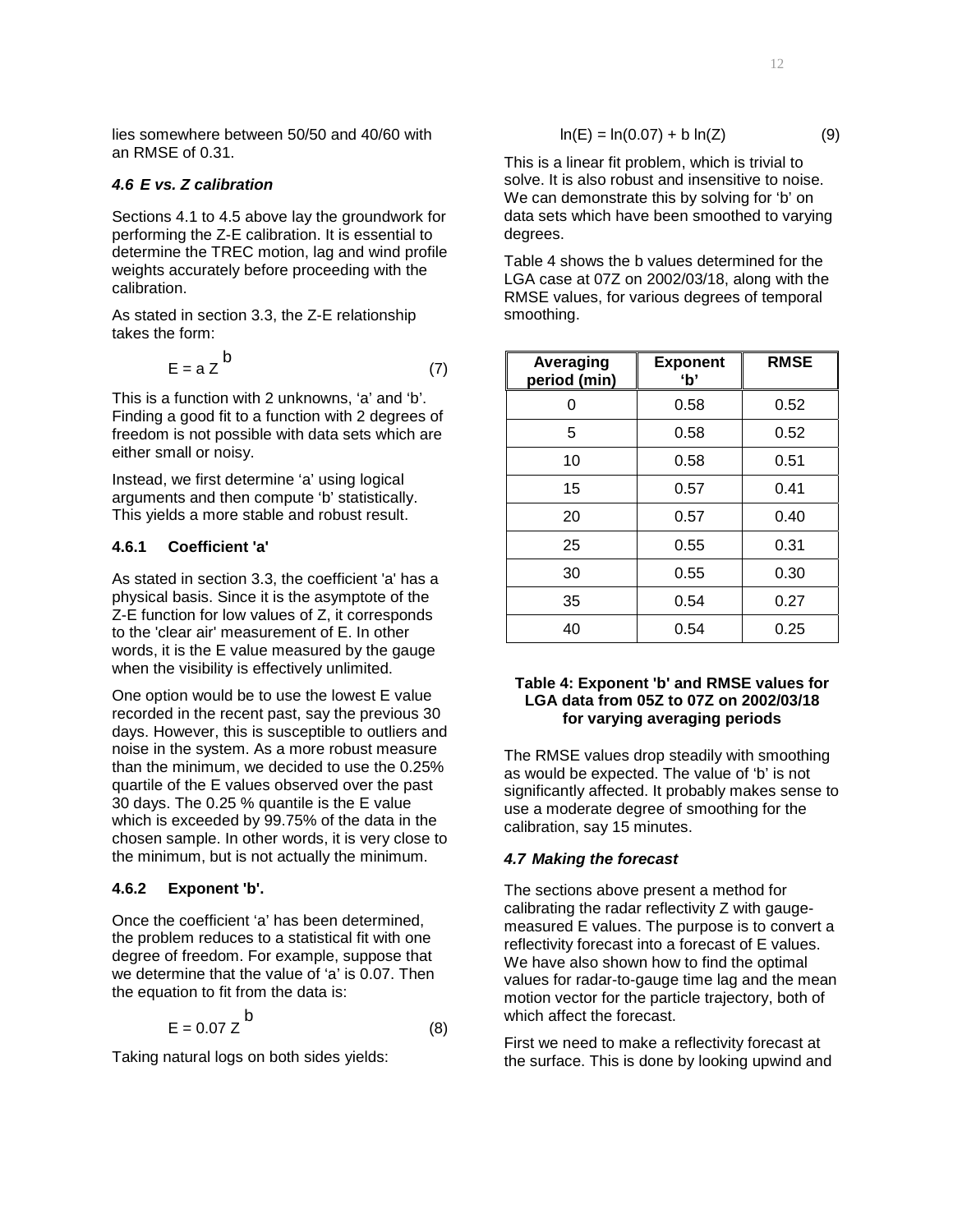back in time for the source region of reflectivity at the radar beam height which will produce precipitation at the ground in the future.

There are two components of the search upwind: (a) particle trajectory and (b) echo advection at radar height. The problem can be framed in the following way: suppose that the lead time is the same as the lag. Then the source area for particles reaching the ground is the start of the particle trajectory, i.e. the point at which it was detected by radar. However, if the lead time is longer that the lag, the radar echo must first advect into position before the particles begin to fall.

To summarise:

(a) **particle trajectory**: forecast lead time <= lag time. Search upwind using the mean motion vector.

(b) **echo advection**: forecast lead time > lag time. First search upwind using the mean motion vector, then search further upwind using the TREC vector.

This is best illustrated with an example. See table 5.

| <b>Forecast</b><br>lead<br>time | Radar<br>image<br>time | Time<br>upwind<br>for<br>trajectory | <b>Time</b><br>upwind<br>for<br>advection |
|---------------------------------|------------------------|-------------------------------------|-------------------------------------------|
| 0 min                           | 25 min ago             | $25 \text{ min}$                    | 0 min                                     |
| 5 min                           | 20 min ago             | $25 \text{ min}$                    | 0 min                                     |
| $10 \text{ min}$                | 15 min ago             | $25 \text{ min}$                    | 0 min                                     |
| $15 \text{ min}$                | 10 min ago             | $25 \text{ min}$                    | 0 min                                     |
| 20 min                          | 5 min ago              | $25 \text{ min}$                    | 0 min                                     |
| $25 \text{ min}$                | now                    | $25 \text{ min}$                    | 0 min                                     |
| 30 min                          | now                    | $25 \text{ min}$                    | 5 min                                     |
| 35 min                          | now                    | $25 \text{ min}$                    | $10 \text{ min}$                          |
| 40 min                          | now                    | $25 \text{ min}$                    | $15 \text{ min}$                          |
| 45 min                          | now                    | $25 \text{ min}$                    | 20 min                                    |
| etc                             |                        |                                     |                                           |

**Table 5: finding the source reflectivity for various lead times, given a lag of 25 minutes** 

Suppose we have the situation found at LGA in the case considered above, with a time lag of 25 minutes. Then the source reflectivity would be searched using the time rules in Table 5.

Once the reflectivity forecast has been computed, we apply the Z-E relationship to the dBZ values to compute the forecast for E.

The dBZ forecast is shown in Figure 8 as the dotted yellow line, and the E forecast as the dotted blue line.

# **5 Conclusions**

This study demonstrates the feasibility of making short-term visibility forecasts based on NEXRAD radar data and ASOS ground measurements.

Specifically we can conclude the following:

- There exists a plausible functional relationship between E and Z which has a physical basis.
- It is possible to correlate reflectivity values measured by radar with surface visibility measurements from ASOS by taking into account the following factors:
	- a) the advection of the radar echoes
	- b) the time lag from radar to gauge
	- c) the vertical wind profile from the radar measurement height down to the surface.
- It is possible to determine the values for echo advection, time lag and vertical wind profile in a deterministic manner.
- Using the above parameters, it is possible to make a physically-based forecast of E from the radar and ASOS data.

#### **6 Future improvements**

This study considered the feasibility of making a short-term visibility forecast using radar and ASOS data. The results are promising. However, the following enhancements could improve the accuracy of the forecasts.